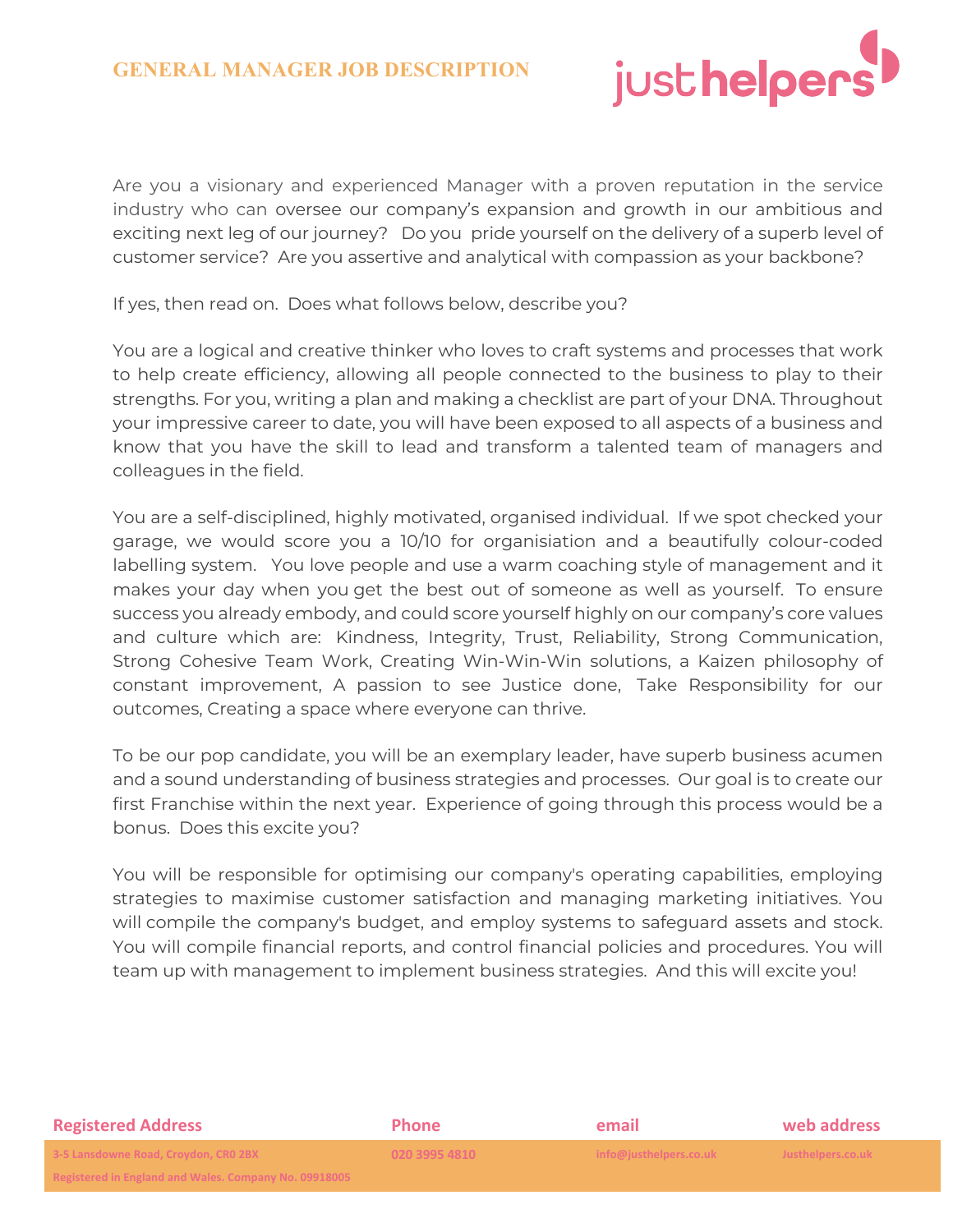### **GENERAL MANAGER JOB DESCRIPTION**

## **About Just Helpers Ltd**

We are an award winning small but rapidly growing cleaning agency who introduces clients to cleaners across 114 London postcodes.. We currently represent an operational team of 45 Field Service colleagues, known as 'Helpers' and 3 Managers and 2 administrative support consultants. We care deeply for everyone who is a part of the Just Helpers family.

We want our clients, current and those on their way, to recognise that our team of colleagues are there to help, that we can be trusted to make cleaning day their best day of the week, understanding that a clean house, allows our clients time and space to do the things that God has created them to do, to give them space to think, create, breathe, be.

We are not just cleaners, we are Helpers who believe in justice and a win-win-win situation for everyone in our circle.

We are passionate supporters of the London Living Wage and 'doing the right thing' is at the heart of all we seek to do. We expect that everyone who is a part of our team subscribes to this ethos too.

# **Your Main Responsibilities**

- Assessing and implementing improved processes and new technologies, and collaborating with management regarding the implementation of these improvements.
- Overseeing marketing initiatives, including social media engagement and implementing better business practices.
- Delegating responsibilities to ensure staff members grow as capable participants.
- Employing various initiatives to coach employees to optimise their capabilities.
- Completing performance reviews in a prudent and timely manner.
- Working together with key participants to compile the budget.
- Spearheading strategies to steer the company's future in a positive direction.
- Driving the company's operating capabilities to surpass customer satisfaction and retention, and company goals.
- Controlling company costs, and introducing tactical initiatives to address losses.
- Monitoring invoices, money handling procedures, accounting and bank processes.
- Preparing timely and accurate financial performance reports.
- Working with the Director to establish our first franchise

| <b>Registered Address</b>                                                                                                | <b>Phone</b>  | email                  | web address       |
|--------------------------------------------------------------------------------------------------------------------------|---------------|------------------------|-------------------|
| 3-5 Lansdowne Road, Croydon, CRO 2BX                                                                                     | 020 3995 4810 | info@justhelpers.co.uk | Justhelpers.co.uk |
| <b>Dogictored in England and Wales, Company No. 00019005</b><br><u>REXISTER OF FIRMIN AND MARS. COMPANY NO. 03310003</u> |               |                        |                   |